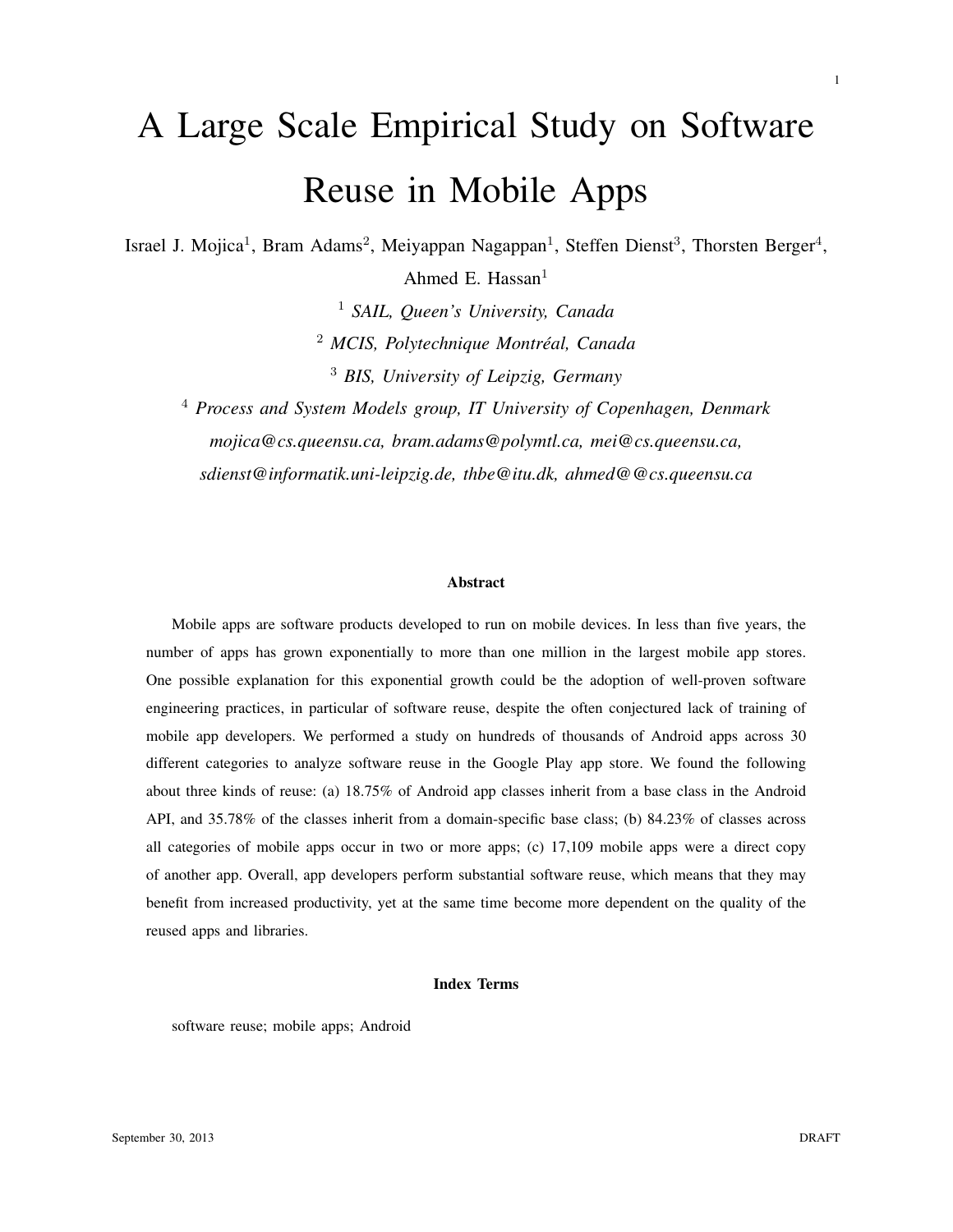# I. INTRODUCTION

Mobile apps are applications developed to run on mobile devices such as smartphones or tablets. App users typically access these apps through different online app stores, such as the Google Play App Store, the Blackberry App World, the Apple App Store and the Windows Phone App Store, with the Google Play store alone having 700,000 apps at the end of 2012 [1].

The huge market (billions of downloaded apps, with a projected revenue of more than 22 billion dollar by 2016), standardized app stores and feature-packed mobile platforms like Android or iOS have attracted thousands of developers [2]. A survey of 352 app developers [3] has shown that 40% of the developers develop apps outside their main job, 21% work on apps part-time, and 39% made their living through app development. Many of these developers are highly educated (e.g., 33% had some graduate school experience), but not necessarily in software engineering. Hence, the survey concluded that the app developers "often lack expertise in all the aspects of app development needed to be successful". Although half of the developers earned less than \$15,000, developers still earned on average \$45,000 per year.

In order to understand why, despite a lack of formal training, app developers are able to succeed, we previously have studied the usage of proven software engineering practices by mobile app developers in 4,323 free (as in "no cost") Android apps across 5 categories of apps [14]. In particular, we found that the practice of software reuse ("the use of existing software or software knowledge to construct new software" [7], [8]) is high among app developers (compared to "regular" open source projects), with  $61\%$ of the classes on average appearing in two or more apps through inheritance, libraries or frameworks. Surprisingly, we also found 48 clusters of 217 apps that were identical, often consisting of fake apps cobbled together by unscrupulous app developers out of existing apps [4], in order to:

- replace the advertisement libraries in order to steal revenue from the original app developers [5];
- add malicious functions to steal information from the app users (e.g., contact list numbers) [4];
- automatically charge app users without their knowledge (e.g., sending text messages to premium numbers) [6].

In order to analyze whether these phenomena are just specific to the studied apps or generalize to mobile apps in general, this paper extends our previous study to more than 200,000 free Android apps across all 30 app categories from the Google Play app store. Using textual signatures to characterize each Java class, we analyze inheritance and code reuse, as well as the special case of framework reuse where whole apps are being reused.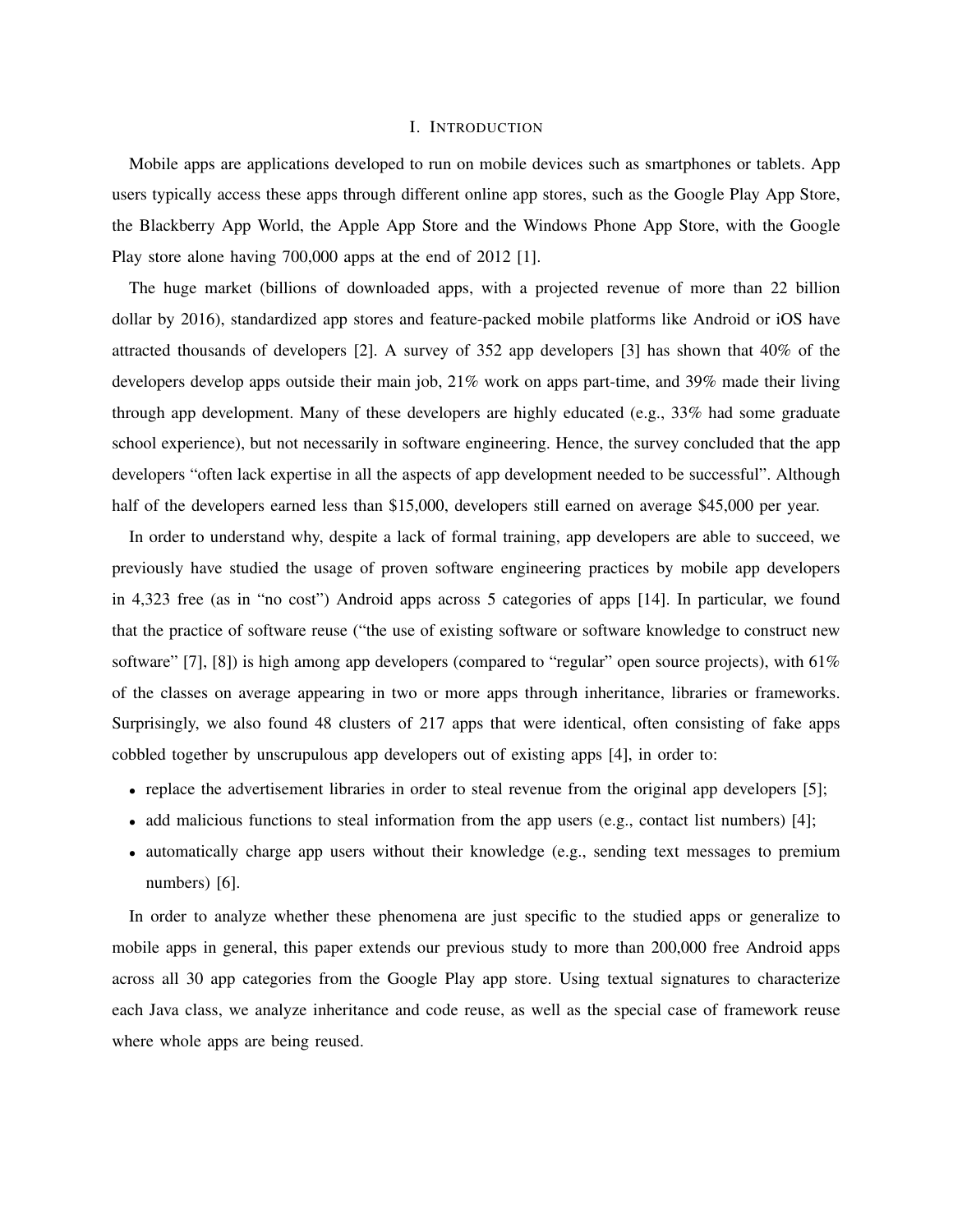# II. STUDY DESIGN

Software reuse [7], [8], has been analyzed since 1968, when McIlroy proposed to mass produce software with the help of reusable components. Various types of software reuse exist, like inheritance, code, and framework reuse [9], each having its own advantages and disadvantages. This paper studies inheritance and code reuse, as well as the special case of framework reuse where a whole app is being reused by another app. To analyze these different forms of reuse, we generate a signature for each Java class of a mobile app, then track the signature across all apps. This section details this approach, as well as the data set used in our study.

# *A. Crawling Google Play App Store*

In 2011, two of the authors crawled the official Google Play app store [11] to obtain two data sets used in this study: (1) the binary Android apps in the official Android Package (APK) format, and (2) the apps' metadata, i.e., specific information for each app, such as app name, app package name, app category, version number, developer name, and developer email address.

We study only the free (to download) apps because we required access to the source code or bytecode, which is not possible legally for paid apps without actually paying. However, since the Android platform has the largest user base [12], free apps represent  $75\%$  of all Google Play App Store apps<sup>1</sup>, and free apps are downloaded more often [13], we believe that our case study space is broad and representative enough to draw valid conclusions.

Google Play classifies the apps in 27 different app categories, and 8 subcategories under Games. The crawling did not fetch two categories, i.e., "Live wallpapers" and "Widgets", and we found two identically named subcategories under Games. This left us with 208,601 apps in 30 categories, as shown in the second column of Table I.

# *B. Class Signature Extraction*

We used the Software Bertillonage [10] technique to analyze the mobile apps for software reuse. We chose this technique instead of a more traditional code clone detection technique, because the Google Play app store (like any app store) does not provide access to the source code of the mobile apps, only to the bytecode. Similarly, hashing-based techniques on bytecode would not work either because developers could change whitespace, comments, the order of methods or even parts of the implementation

<sup>1</sup> http://www.appbrain.com/stats/free-and-paid-android-applications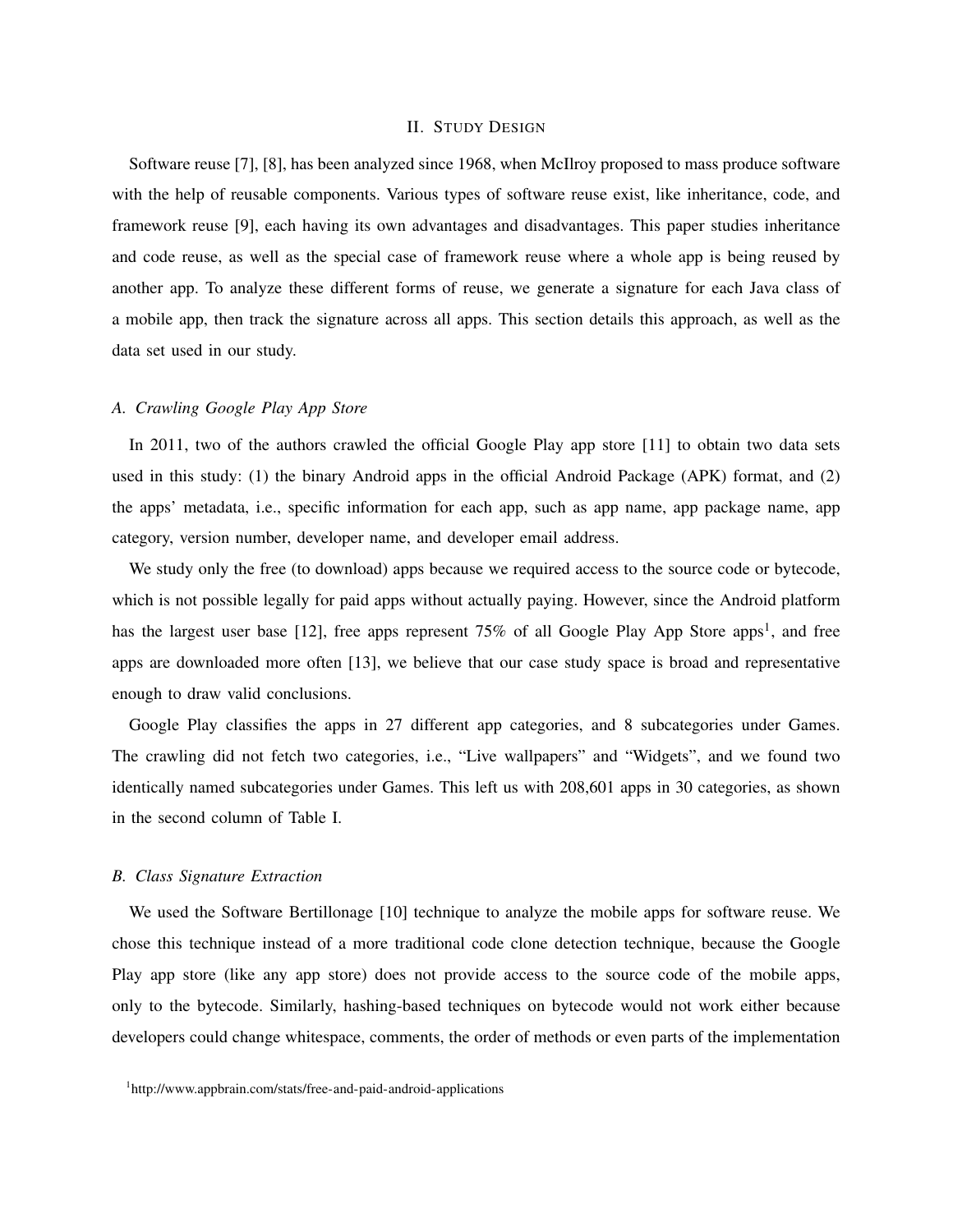of methods. Instead, Software Bertillonage only analyzes the interface of classes, i.e., the class name and method prototypes, which can readily be extracted from bytecode.

These are the steps we used to obtain our analysis data:

- 1) Extracting bytecode from the APKs: We used the dex2jar tool<sup>2</sup> to extract the JAR files (Java Archives) from the APKs.
- 2) Extracting classes and methods: Using the Apache BCEL library<sup>3</sup>, we extracted for each class in the JAR files its fully qualified name (name of the class along with the package that it is in), its base class (if applicable), and the names and parameter types of its methods. This data was stored in a database.
- 3) Removing obfuscation: Android app source code may be obfuscated using different tools (e.g., ProGuard). Obfuscated classes have names consisting of one or two letters (e.g., "ab"), or three to five identical initial letters (e.g., "aaaa"). We decided to omit these obfuscated classes. Furthermore, we also omitted the class called R (Resource), since this one is compiled automatically from an XML file describing the Graphical User Interface (GUI).
- 4) Generating class signatures: A Software Bertillonage signature consists of the fully qualified class name, followed by an alphabetical list of the method prototypes. Methods that implement generic interfaces are removed, since such interfaces cannot be processed by the existing tools correctly. Originally, Davies et al. [10] did not sort the methods. However, we decided to change this in order to deal with accidental reordering of methods. The set of generated class signatures was stored in a database for further analysis.
- 5) Comparing signatures across JAR archives: Textual comparison of the signatures allows to match classes across JAR archives, and hence apps. Note that, since Android apps include the bytecode of the app itself as well as all used libraries into their APK, our analyses automatically consider both source and library code.

The third, fourth and fifth column in Table I show the total, mean and median number of class signatures for each category, after removing obfuscated classes.

# III. CASE STUDY

We now use the extracted signatures to analyze inheritance and code reuse, as well as framework reuse of whole apps.

<sup>2</sup> http://code.google.com/p/dex2jar

<sup>3</sup> http://commons.apache.org/bcel/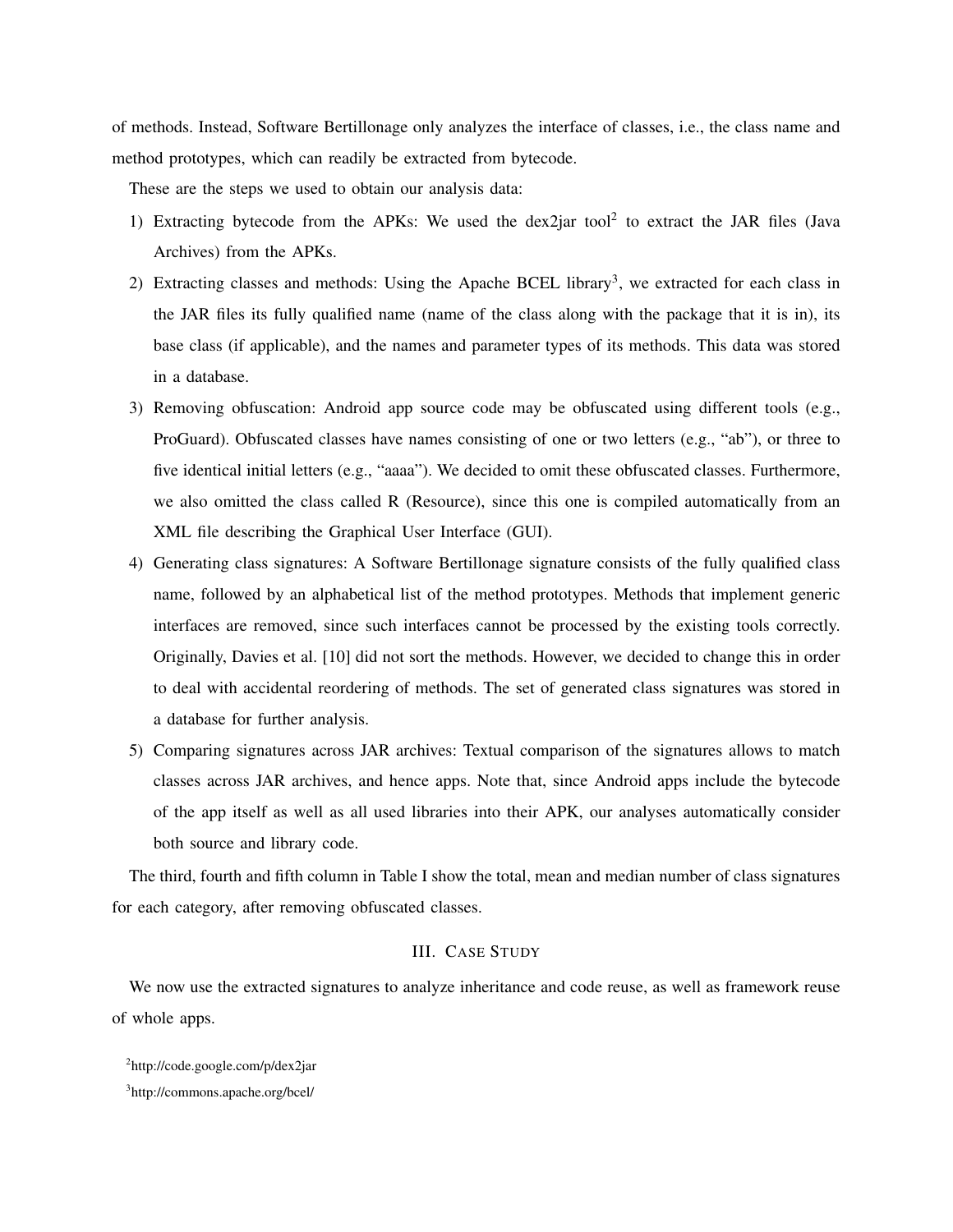# *A. Inheritance Reuse*

In Java, inheritance is indicated by the extends keyword, e.g.: public class com.google.ads.AdView extends android.widget.RelativeLayout. Here, the AdView class reuses via inheritance the RelativeLayout base class that is part of the android.widget package. Using the package name of the base class, one can identify if the class is part of the Android API platform<sup>4</sup> or is rather a domainspecific class. Platform base classes also comprise standard Java classes like java.lang.String or java.net.URL.

The last three columns of Table I show the percentage of classes in each category that inherit from platform (second column) and domain-specific base classes (third column). Since in Java all classes inherit at least from the java.lang.Object class, we separated out all those classes that inherit only from the Object class (first column).

On average, 54.53% of classes in each category inherit from a base class, while only 18.75% of all classes inherit from the Android platform base classes. In only three out of the 30 categories ("Comics", "Personalization" and "Photography"), the classes in the mobile apps inherit more from the platform base classes than from domain-specific (non-platform) base classes.

The "Activity" class in the Android API is the most popular base class with about 8.40% of the (non-java.lang.Object) class signatures inheriting from it. Table II shows how eight out of the top ten base classes are part of the Android API. The TwitterResponseImpl class in the <code>twitter4j</code> package is from the twitter4j-core library $^5$ , and the <code>SerializerBase</code> class in the org.codehaus.jackson.map.ser  $\mathsf{package}$  is from the jackson-mapper library $^6$ .

Since it is not a surprise that mobile apps inherit from (and hence developers reuse) platform classes like "Activity", we also examined the top 10 domain-specific base classes that were inherited. The ranks of this top 10 of domain-specific base classes, in the global ranking of base classes, ranged from 7 to 26. Among these top classes, we found classes to interface with Twitter, handle JSON data, interpret the Kawa scheme implementation<sup>7</sup> (used by Android App Inventor<sup>8</sup>, an application to create apps by dragging and dropping visual components), interpret JavaScript, HTML5 and CSS3 (used by the PhoneGap framework<sup>9</sup> to create

4 http://developer.android.com/reference/packages.html

<sup>5</sup> http://twitter4j.org/

<sup>6</sup> http://jackson.codehaus.org/

<sup>7</sup> http://www.gnu.org/software/kawa/index.html

<sup>8</sup> http://appinventor.mit.edu/

<sup>9</sup> http://phonegap.com/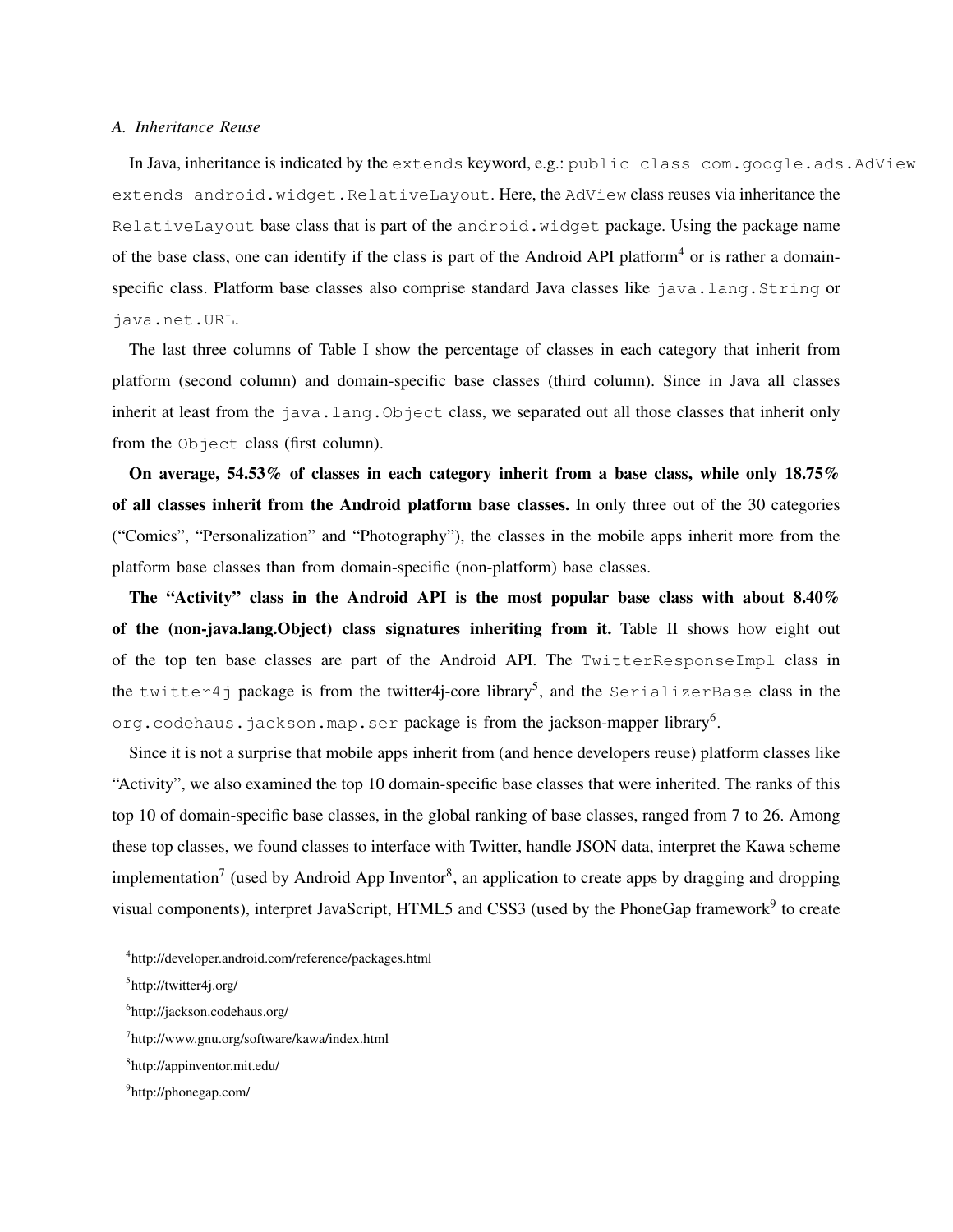Android apps using web programming languages, and by the Rhino project<sup>10</sup> to integrate JavaScript in Android apps), and to display advertisements (provided by the Adwhirl library<sup>11</sup>).

If we compare these findings to prior research on reuse in four open source Java projects [15], we find that about 54.53% of the classes of a mobile app inherits from a base class (other than java.lang.Object), compared to between 29 and 36% on open source Java projects. Although the Java case study considered only four systems compared to the many thousands in our analysis, these findings seem to suggest that mobile app developers make more thorough use of inheritance-based reuse.

# *B. Code Reuse*

To understand the degree of code reuse of classes, and which classes are being reused across mobile apps, we measured the proportion of classes in each category that are unique to one app. We took this proportion's complement to obtain the Proportion of Class Signatures Reused (PCSR) of a category :

$$
PCSR = 1 - \frac{Total\ Number\ of\ Unique\ Class\ Signatures}{Total\ Number\ of\ Class\ Signatures}
$$
\n(1)

A high value for the PCSR indicates that the reuse of class signatures is high in that category. Figure 1 shows the Proportion of Class Signatures Reused for each category.

Overall, 84.23% of class signatures are reused across all categories. Six out of the 30 categories are above the overall PCSR: Games-Brain & Puzzle 89.84%, Sports 88.65%, Games-Casual 87.78%, Games-Arcade & Action 86.72%, Games-Racing 84.62%, Music & Audio 84.46%. The Comics category is the category with the lowest PCSR with only 62.72%, close to the Games-Cards & Casino with 63.59%.

The high percentage of code reuse across apps indicates that very few classes are unique to a mobile app. In other words, we again find that mobile app developers value reuse.

## *C. Framework Reuse of Whole Apps*

This section focuses on the specific cases of framework reuse where all classes of an app are being reused by another app, or multiple apps have identical sets of classes. Such cases basically correspond to extreme cases of the general definition of framework reuse, where it is said that a set of apps is reusing a common framework of classes if two or more mobile apps have a common set of signatures (for example for persistence of data or look and feel purposes). Cardino et al. showed that framework

<sup>&</sup>lt;sup>10</sup>https://developer.mozilla.org/en-US/docs/Rhino

<sup>11</sup>http://code.google.com/p/adwhirl/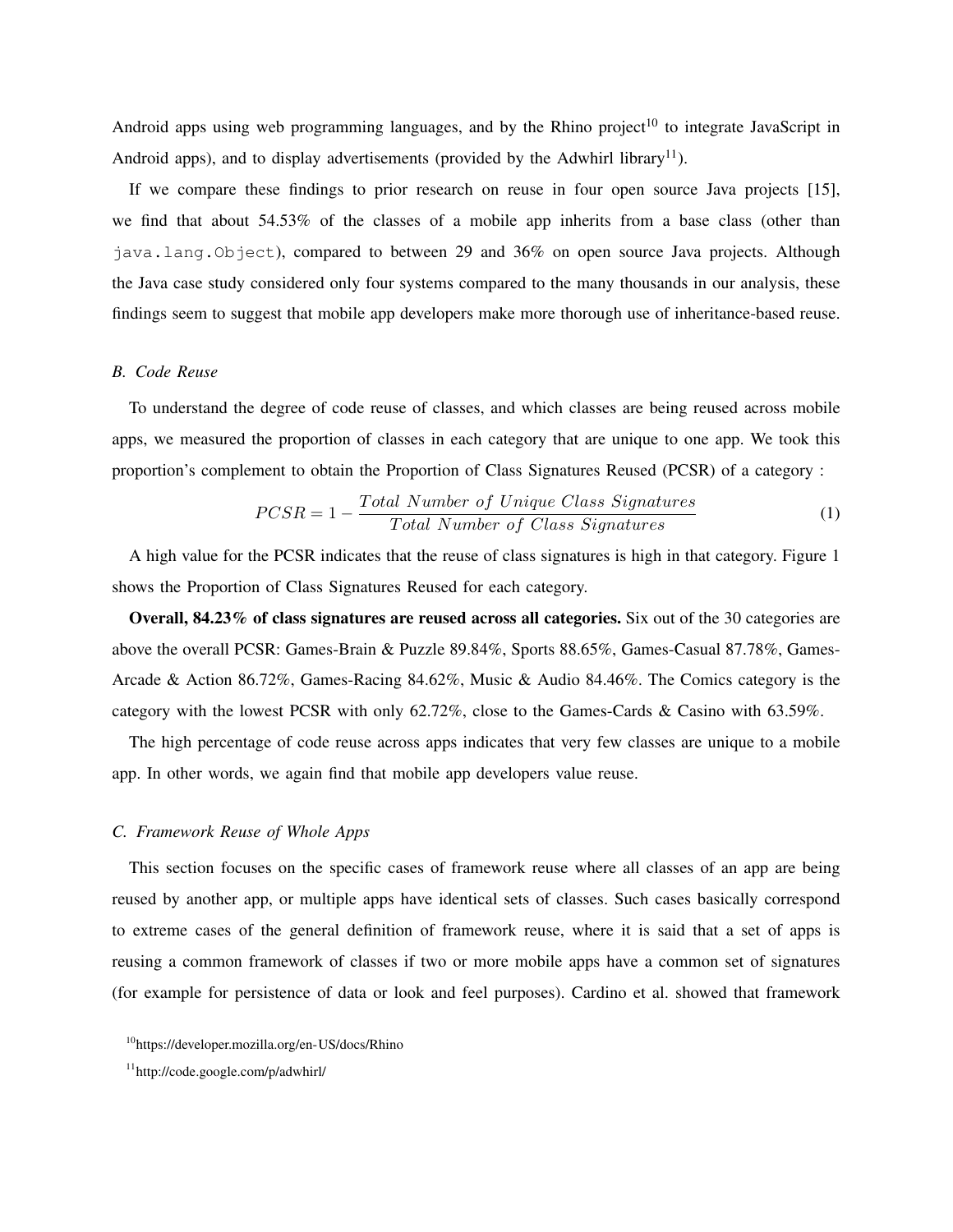

Figure 1: Proportion of class signatures reused per category.

reuse in general can increase productivity, amongst other advantages [16], yet the special case that we consider corresponds to the less recommended practices described in the introduction.

For this analysis, we introduce the Local Reuse of a mobile app, denoted as local(A,B). For a pair of mobile apps A and B, local reuse is the proportion of class signatures found in A, that also occur in B:

$$
local(A, B) = \frac{|s(A) \cap s(B)|}{|s(A)|}, \ s(X) \ is \ set \ of \ signatures \ in \ app \ X. \tag{2}
$$

A high value of local reuse means that a high number of class signatures are being reused in another app. Note that we only consider pairs of apps that both have local reuse  $= 1$ , which means that both mobile apps have the same number of classes and each class signature in one mobile app is identical to a signature in the other mobile app.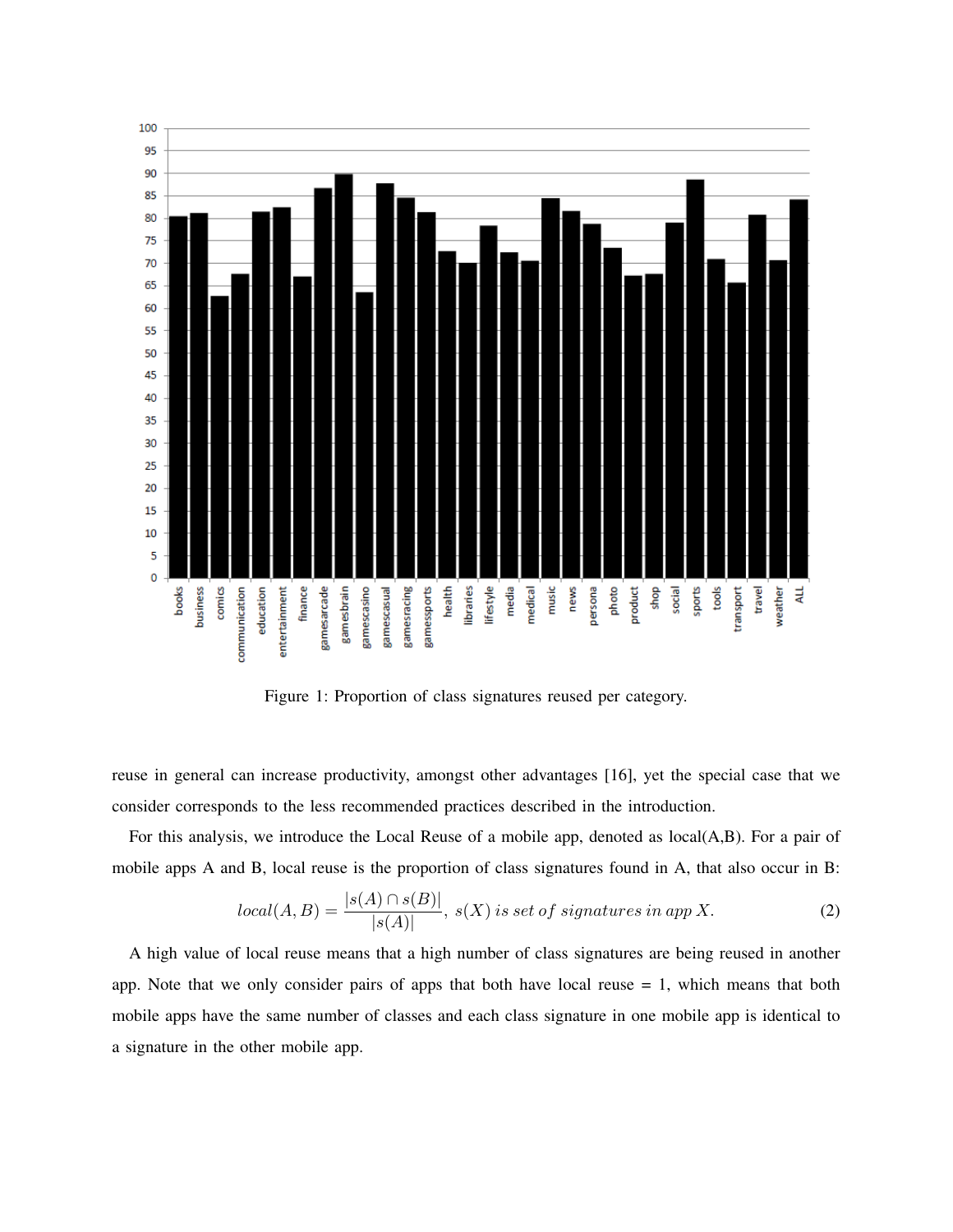There were 1,811 sets of mobile apps that had the same set of class signatures, comprising 17,109 individual mobile apps  $(8.20\% \text{ of all studied mobile apps})$ . 30 out of the 1,811 sets comprise apps from different categories. The number of classes (size of app) across the 1,811 different sets of apps with local reuse = 1 varies from one to 1,903 classes. Most clusters contain 1 (81 clusters), 8 (63 clusters) or 25 (33 clusters) reused classes, with a median of 61 reused classes. The top three largest clusters consists of 473 apps with 1 reused class, 339 apps with 8 reused classes, and 334 apps with 20 reused classes. The median number of apps across clusters is 3 apps.

The largest cluster is a set of 473 apps, each of which contains 1 class. Class isest.nestmi.IsestApp is reused by 468 apps in the "Games – Arcade & Action" category, four apps in the "Games – Brain  $\&$ Puzzle" category, and one app in the "Games – Cards & Casino" category. These apps were registered by three different app developers. However, the names of the app developers are similar, i.e., Vital-Game (200 apps), Vital-Game.com (88 apps), and VitalGame (185 apps). Furthermore, the app developer's contact website is the same for the three developers, and states that these apps require Flash to run on Android devices<sup>12</sup>. Hence, the class is basically a wrapper to execute Flash apps.

The cluster with the largest number of classes has 1,903 classes and is a set of 26 apps. All the apps are under the "News & Magazines" category, and are developed by one unique developer (Raycom Media, Inc.), a T.V. broadcasting company. Analyzing the classes used by this set of apps, shows that different open source packages are being reused, such as com.github.droidfu, com.j256.ormlite, com.facebook.android, com.bea.xml.stream, and other packages.

# When considering clusters with 100 or more classes and at least 100 apps, we found the following 7 clusters (ordered ascending by the number of classes):

1) 174 apps with 124 classes: These apps are distributed across 20 different categories, especially "News & Magazines" (27 apps), "Business" (24), "Communication" (22), and "Music & Audio" (22). 18 different app developers created these 174 apps, and the contact websites are distinct, which indicates that they are developed by different app developers. 120 apps were created by the AppsBuilder app developer, with package names containing the package com.appsbuilder. AppsBuilder<sup>13</sup> turns out to be a web app to visually build and generate apps without having to program.

<sup>12</sup>http://www.vital-game.com/

<sup>13</sup>http://www.apps-builder.com/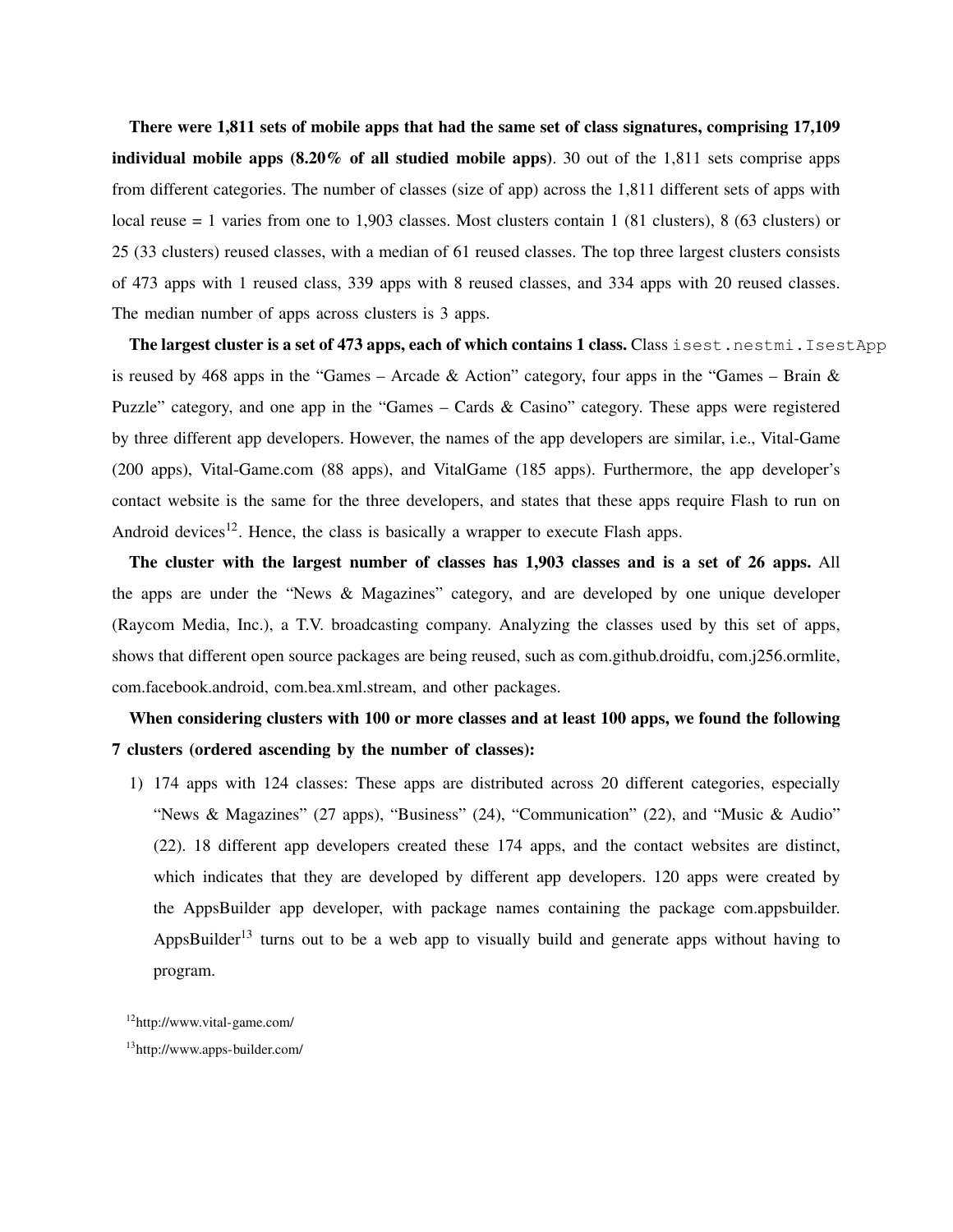- 2) 154 apps with 161 classes: All these apps are under the "Books & Reference" category, and were created by a Chinese developer (Lexun). These apps have been removed from the Google Play app store, likely by Google.
- 3) 178 apps with 170 classes: All these apps are under the "Books & Reference" category, and were created by another Chinese developer (3GQA Dev Team). Again, all the apps from this app developer were removed from the Google Play app store, likely by Google.
- 4) 106 apps with 178 classes: These apps are distributed across 13 different categories, especially "Sports" (50 apps) and "News & Magazines" (35). These apps were created by 38 different app developers, especially What Ho What Ho. These apps were built using the AppYet<sup>14</sup> web app for building Android apps without programming.
- 5) 103 apps with 235 classes: These apps are distributed across the "Games-Casual" (99 apps) and "News & Magazines" (4) categories, and were created by three different app developers. These apps are using packages such as jp.co.mediaship.andapp, jp.co.milog, and others. Apps from this cluster were removed from the Google Play app store, likely by Google.
- 6) 112 apps with 262 classes: All the apps in this cluster are in the "Sports" category. These apps were created by only one app developer (Pliabull Technologies), integrating different packages such as javax.mail, com.sun.mail, com.millennialmedia, com.google.android.apps.analytics, and other packages.
- 7) 232 apps with 431 classes: These apps are distributed across the "Lifestyle" (169 apps), "Entertainment" (59) and "Education" (4) categories. The creator of these apps has three different identifiers, however only one contact website, which again indicates that these apps were built by the same app developer (Quipper). These apps were removed from the Google Play app store, likely by Google. The apps used different packages such as com.admob, com.facebook, org.codehaus.jackson, and others.

Wrapping up, mobile apps that are identical to other mobile apps seem to belong to one of the following four types of framework reuse: (a) reuse of private closed source classes owned by companies for their own purposes, (b) reuse of private closed source classes owned by companies to develop solutions for their clients, (c) reuse of a public, open source collection of libraries, or (d) use of automatic mobile app builders.

<sup>14</sup>http://www.appyet.com/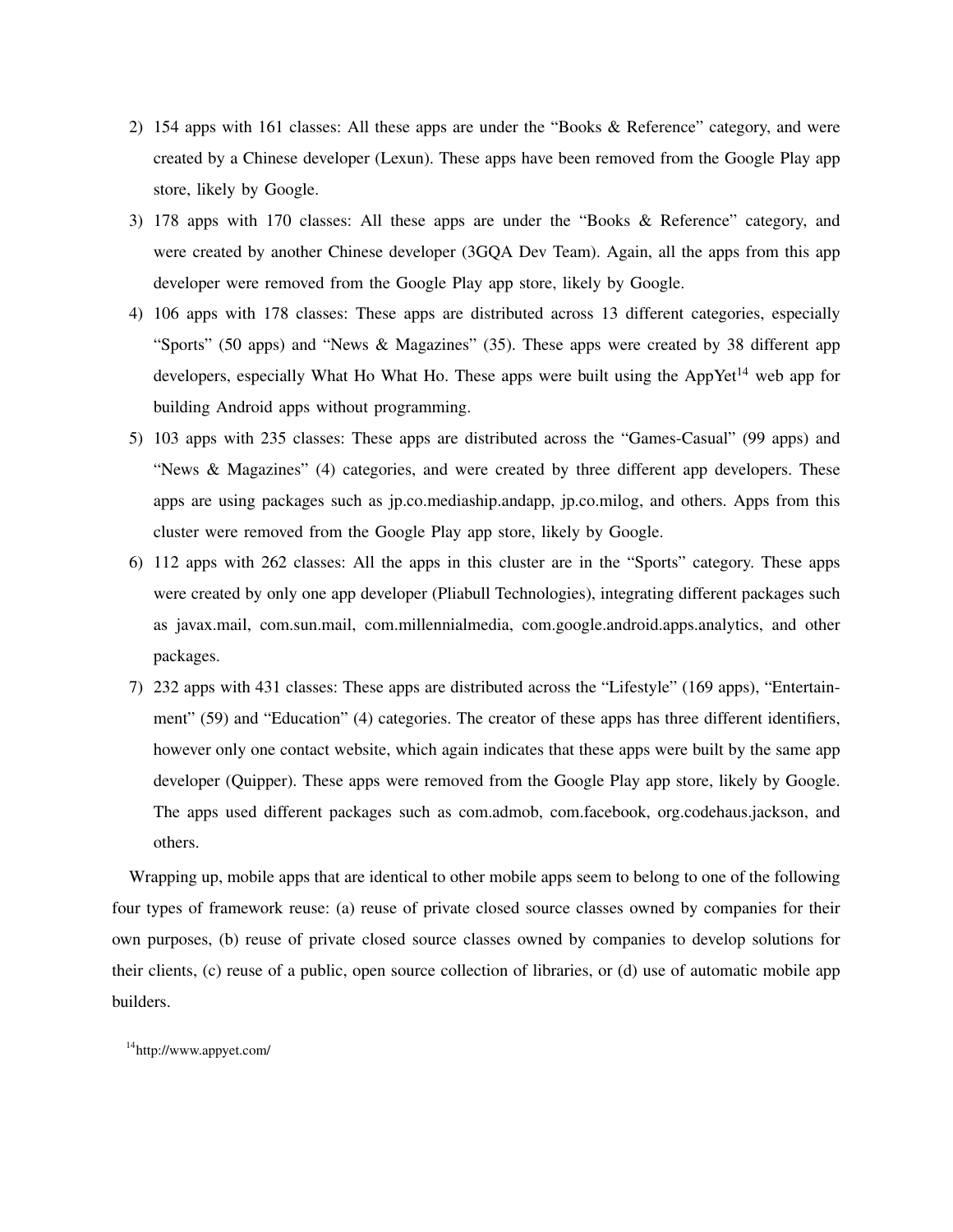# IV. DISCUSSION & CONCLUSION

In order to understand the exponential growth of mobile apps, despite the lack of formal software engineering training of most app developers, we analyzed the application of one of the most basic software engineering practices, i.e., reuse. We used the Software Bertillonage technique to find patterns that indicate how frequently mobile apps perform inheritance, code and framework reuse on more than 200,000 free Android apps, across 30 categories.

We found that almost 54% of the classes in the mobile apps of the thirty categories under study inherit from a base class, especially Android platform classes and domain-specific API classes. Furthermore, overall 84.23% of the classes are reused across all the categories of apps, which is even higher than our previous findings on a smaller sample of mobile apps [14]. Finally, more than 17,000 apps are almost identical to other apps, either because they are generated automatically, reuse the same open source libraries, or because developers willingly capitalized on a proven app for additional revenue. App stores like Google Play are quick to remove the latter kind of apps.

The fact that software reuse, in the form of inheritance, class, and library reuse, is prevalent in mobile apps of the Google Play app store, means that app developers reap all the typical reuse benefits, such as improved productivity, higher quality software and faster time-to-market [7], [8], even though many did not receive a formal training in software engineering [3]. It is not clear whether this successful reuse is due to the quality of mobile platforms, development tools, app stores or (a combination of) other factors. Possible other factors could be the relatively small size of the mobile app code base and development team, although in recent work we have found that for these characteristics, mobile apps behave identically to small Unix utility applications [18]. In any case, there is evidence that mobile platforms encourage reuse by making frequently reused apps and libraries a part of the mobile platform itself. This is for example what happened to the JSON data format support on the Blackberry platform [17]. User studies with app developers are needed to understand how they reuse code and whether the way in which they approach reuse is different from developers of non-mobile apps.

At the same time, mobile apps also inherit the disadvantages of reuse, such as increased dependencies on the reused classes and a potentially large amount of effort needed to integrate a reused class in the mobile app. For example, an app reusing a low-quality library runs a higher risk that bugs or incompatibilities of the library harm the app's quality and reliability. More research is needed to analyze this negative impact on mobile apps in the long term, as well as to analyze other forms of reuse such as the general case of framework reuse.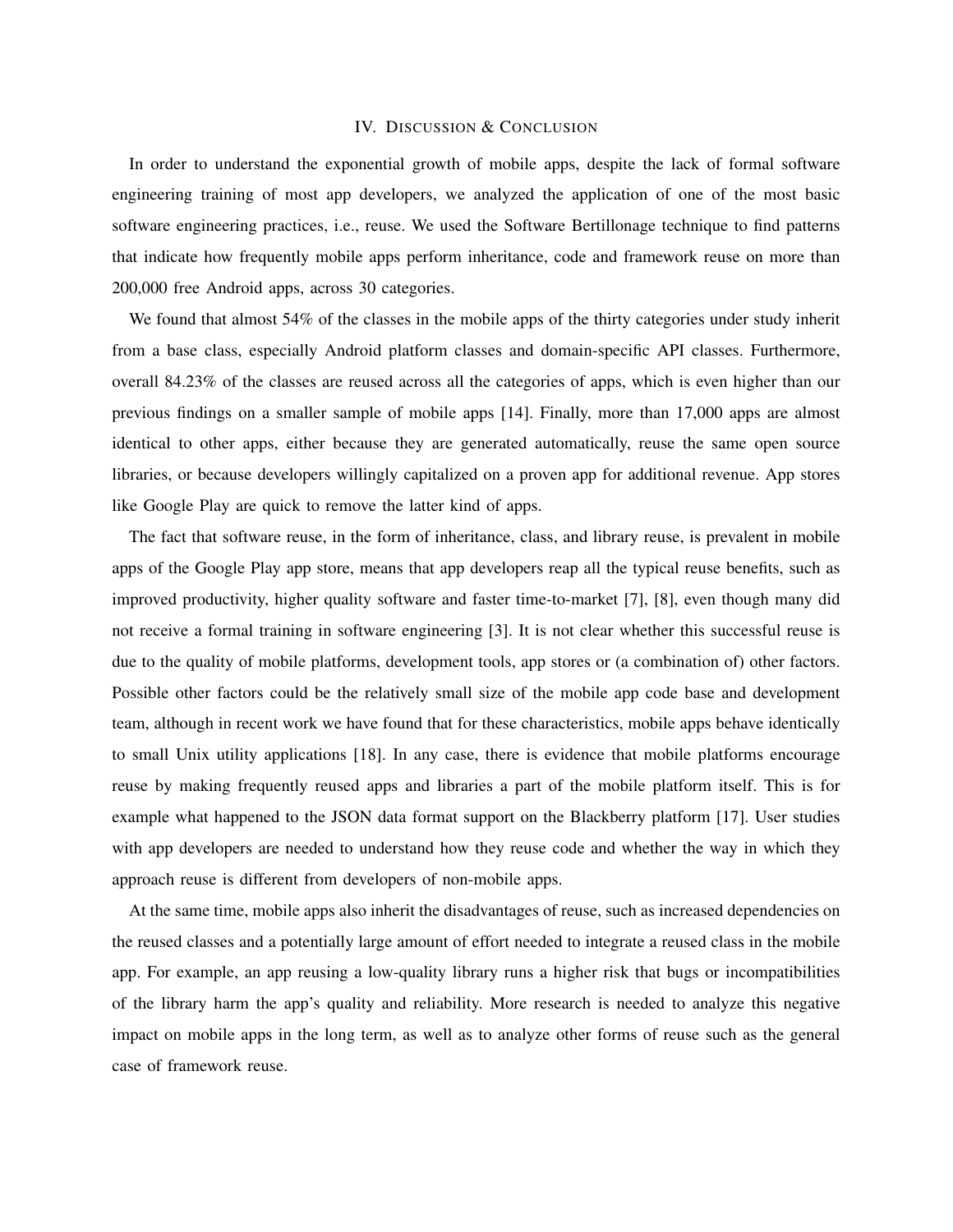### **REFERENCES**

- [1] Rosen, K.; , "Google Play Has 700,000 Apps, Tying Apples App Store," http://mashable.com/2012/11/01/google-apps-tieapple/, Retrieved November, 2012.
- [2] Columbus, L.; , "Roundup Of Mobile Apps & App Store Forecasts, 2013," http://www.forbes.com/sites/louiscolumbus/ 2013/06/09/roundup-of-mobile-apps-app-store-forecasts-2013/, Retrieved June, 2013.
- [3] Craven, A.; , "A demographic and business model analysis of today's app developer," http://appdevelopersalliance.org/files/ pages/GigaOMApplicationDevelopers.pdf, Retrieved September, 2012.
- [4] Abendan, O.; , "Fake Apps Affect ANDROID OS Users," http://about-threats.trendmicro.com/us/webattack/72/Fake% 20Apps%20Affect%20Android%20OS%20Users, Retrieved February, 2013.
- [5] Zhou, W.; Zhou, Y.; Jiang, X.; Ning, P.; , "Detecting repackaged smartphone applications in third-party android marketplaces," In Proc. of the 2nd ACM Conf. on Data and Application Security and Privacy (CODASPY '12), pp.317-326.
- [6] Warman, M.; , "Fake Android apps scam costs 28,000," http://www.telegraph.co.uk/technology/news/9286538/Fake-Android-apps-scam-costs-28000.html, Retrieved May, 2012.
- [7] Basili, V.R.; Briand, L.C.; Melo, W.L.; , 1996. "How reuse influences productivity in object-oriented systems," Commun. ACM 39, no.10, pp.104-116, October 1996.
- [8] Frakes, W.B.; Kyo Kang; , "Software reuse research: status and future," IEEE Transactions on Software Engineering, vol.31, no.7, pp.529–536, July 2005.
- [9] Ambler, S.W.; , "The various types of object-oriented reuse," Computing Canada, 24, 24–24, June 1998.
- [10] Davies, J.; German, D.M.; Godfrey, M.W.; Hindle, A.; , "Software bertillonage: finding the provenance of an entity," In Proc. of the 8th Working Conf. on Mining Software Repositories (MSR '11), pp.183–192.
- [11] Dienst, S.; Berger, T.; , "Static analysis of app dependencies in android bytecode,". Technical Note, 2012.
- [12] Kellogg, D.; , "40 Percent of U.S. Mobile Users own Smartphones; 40 Percent are Android," http://www.nielsen.com/ us/en/newswire/2011/40-percent-of-u-s-mobile-users-own-smartphones-40-percent-are-android.html, Retrieved November, 2012.
- [13] Gartner, Inc.; , "Gartner Says Free Apps Will Account for Nearly 90 Percent of Total Mobile App Store Downloads in 2012," http://www.gartner.com/newsroom/id/2153215, Retrieved November, 2012.
- [14] Mojica-Ruiz, I.J.; Nagappan, M.; Adams, B.; Hassan, A.E.; , "Understanding reuse in the Android Market," In Proc. of the IEEE 20th Intl. Conf. on Program Comprehension (ICPC '12), pp.113–122.
- [15] Denier, S.; Gueheneuc, Y.-G.; , "Mendel: A Model, Metrics, and Rules to Understand Class Hierarchies," In Proc. of the 16th IEEE Intl. Conf. on Program Comprehension (ICPC '08), pp.143–152.
- [16] Cardino, G.; Baruchelli, F.; Valerio, A.; , "The evaluation of framework reusability," SIGAPP Appl. Comput. Rev. 5, pp.21–27, September 1997.
- [17] Syer, M. D.; Adams, B.; Hassan, A. E.; Zou, Y.; , "Exploring the Development of Micro-Apps: A Case Study on the BlackBerry and Android Platforms," In Proc. of the Intl. Working Conf. on Source Code Analysis and Manipulation (SCAM '11), pp.55–64.
- [18] Syer, M. D.; Nagappan, M.; Adams, B.; Hassan, A. E.; , "Revisiting Prior Empirical Findings For Mobile Apps: An Empirical Case Study on the 15 Most Popular Open Source Android Apps," In Proc. of the IBM CASCON Conf. (CASCON '13), to appear.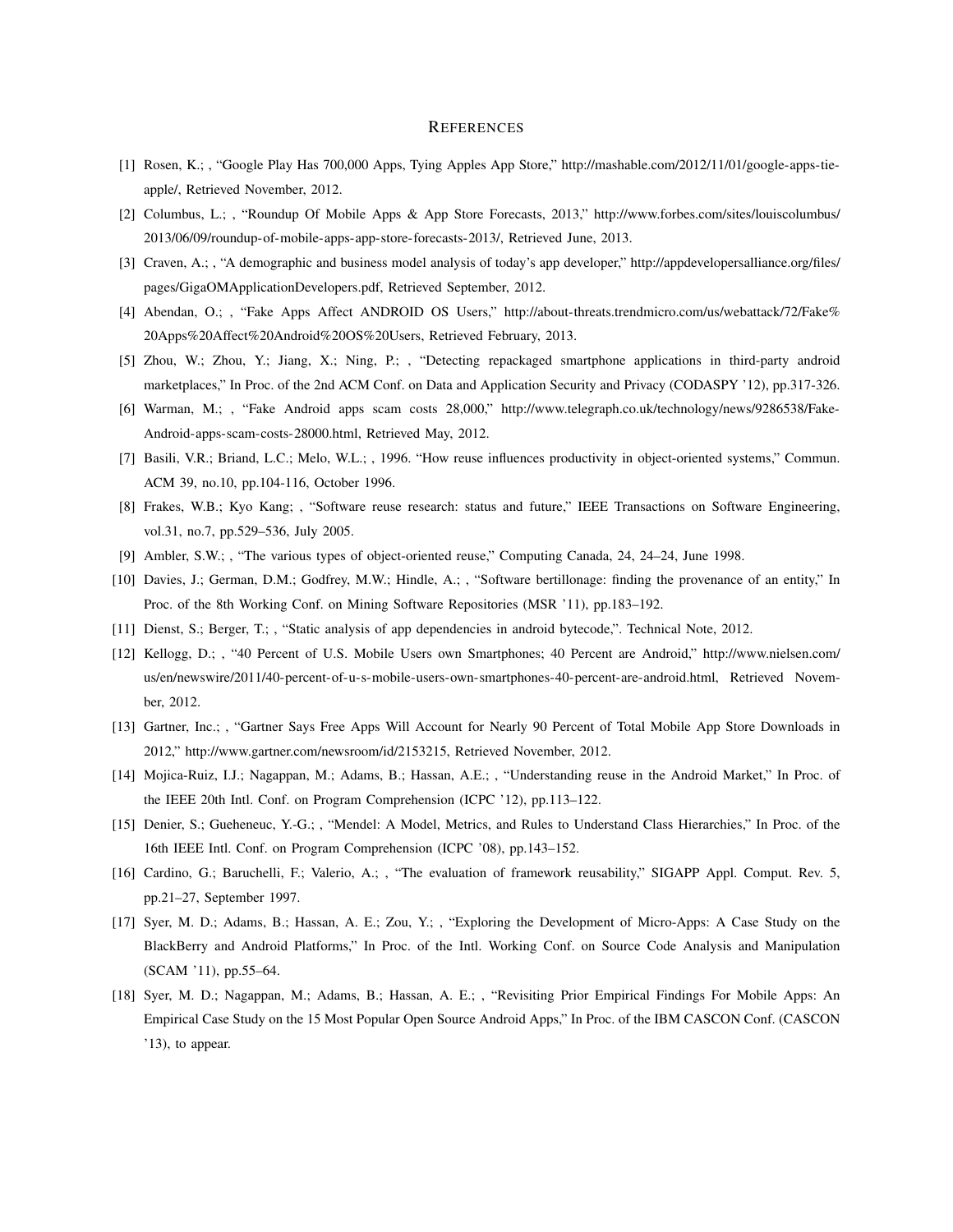| Category              | Total #       | Total #    | Mean #                   | Median #       | %base classes    | %base classes | %base classes   |
|-----------------------|---------------|------------|--------------------------|----------------|------------------|---------------|-----------------|
|                       | distinct apps | classes    | $\operatorname{classes}$ | classes        | java.lang.Object | platform      | domain-specific |
| Books & Reference     | 12,769        | 1,048,042  | 82.08                    | 24             | 44.95%           | 25.96%        | 29.10%          |
| <b>Business</b>       | 8,490         | 1,572,701  | 185.24                   | 66             | 46.61%           | 17.98%        | 35.41%          |
| Comics                | 5,255         | 123,669    | 23.53                    | 11             | 41.73%           | 38.16%        | $20.11\%$       |
| Communication         | 4,630         | 537,257    | 116.04                   | 23             | 46.67%           | 21.69%        | 31.65%          |
| Education             | 8,100         | 1,090,928  | 134.68                   | 34             | 42.93%           | 18.50%        | 38.57%          |
| Entertainment         | 22,674        | 2,262,595  | 99.79                    | $27\,$         | 44.77%           | $21.89\%$     | 33.34%          |
| Finance               | 3,958         | 438,699    | 110.84                   | 31             | 40.27%           | 19.20%        | 40.53%          |
| Games-Arcade & Action | 10,366        | 1,078,008  | 103.99                   | 34             | 47.84%           | 15.91%        | 36.25%          |
| Games-Brain & Puzzle  | 10,355        | 1,262,509  | 121.92                   | 48             | 40.36%           | 15.96%        | 43.68%          |
| Games-Cards & Casino  | 2,052         | 129,719    | 63.22                    | $25\,$         | 48.85%           | $21.75\%$     | 29.41%          |
| Games-Casual          | 7,486         | 906,228    | 121.06                   | 35             | $45.08\%$        | 15.37%        | 39.55%          |
| Games-Racing          | 1,679         | 138,806    | 82.67                    | 72             | 54.96%           | 21.07%        | $23.97\%$       |
| Games-Sports          | 2,956         | 242,722    | 82.11                    | 34             | 53.26%           | 21.00%        | 25.74%          |
| Health & Fitness      | 3,899         | 397,618    | 101.98                   | 30             | 42.87%           | $20.80\%$     | 36.33%          |
| Libraries & Demo      | 2,706         | 150,123    | 55.48                    | 9              | 44.73%           | 24.90%        | 30.36%          |
| Lifestyle             | 11,314        | 1,480,139  | 130.82                   | 33             | 43.74%           | $18.51\%$     | 37.74%          |
| Media & Video         | 6,361         | 394,354    | 62.00                    | $25\,$         | 42.84%           | $27.37\%$     | 29.79%          |
| Medical               | 2,173         | 184,059    | 84.70                    | 13             | 39.86%           | 18.89%        | 41.26%          |
| Music & Audio         | 14,232        | 5,681,171  | 399.18                   | 232            | 49.20%           | 14.09%        | 36.72%          |
| News & Magazines      | 6,732         | 991,153    | 147.23                   | 56             | $48.53\%$        | 21.59%        | 29.88%          |
| Personalization       | 10,566        | 361,653    | 34.23                    | 12             | 43.47%           | 30.14%        | 26.39%          |
| Photography           | 5,738         | 264,753    | 46.14                    | $\overline{9}$ | 48.14%           | 29.77%        | 22.09%          |
| Productivity          | 4,486         | 509,583    | 113.59                   | 27             | 42.86%           | 19.62%        | 37.51%          |
| Shopping              | 3,642         | 393,314    | 107.99                   | 34             | 42.11%           | 19.49%        | 38.41%          |
| Social                | 6,408         | 1,013,686  | 158.19                   | 38             | 45.82%           | 20.22%        | 33.95%          |
| <b>Sports</b>         | 7,772         | 1,566,915  | 201.61                   | 42             | 45.12%           | 19.22%        | 35.66%          |
| Tools                 | 12,129        | 848,311    | 69.94                    | 15             | 40.60%           | 20.72%        | 38.68%          |
| Transportation        | 1,966         | 182,911    | 93.04                    | 25             | 41.67%           | 18.22%        | 40.11%          |
| Travel & Local        | 6,629         | 1,089,421  | 164.34                   | 51             | 40.94%           | 16.93%        | 42.13%          |
| Weather               | 1,078         | 112,550    | 104.41                   | $22\,$         | 44.94%           | 21.85%        | 33.21%          |
| All-Categories        | 208,601       | 26,453,597 | 126.81                   | 29             | 45.47%           | 18.75%        | 35.78%          |

Table I: Characteristics and inheritance results of the Android apps under analysis.